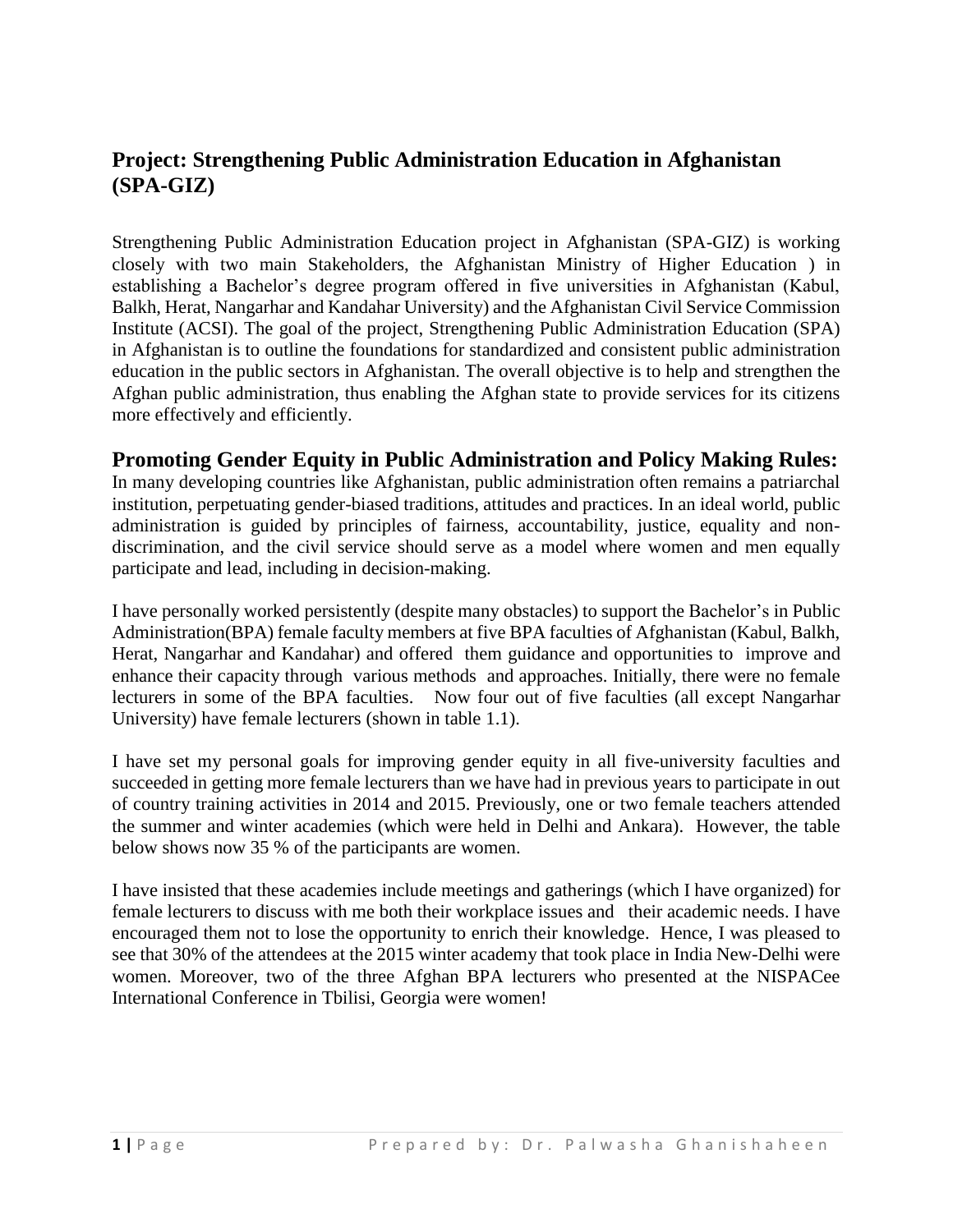| Numbers of Male and Female Lecturers in Public Administration Faculties |                   |   |                   |                |                   |                |                      |          |                       |          |
|-------------------------------------------------------------------------|-------------------|---|-------------------|----------------|-------------------|----------------|----------------------|----------|-----------------------|----------|
| $S/N0$ .                                                                | <b>Balkh BPAF</b> |   | <b>Herat BPAF</b> |                | <b>Kabul BPAF</b> |                | <b>Kandahar BPAF</b> |          | <b>Nangarhar BPAF</b> |          |
| <b>Sex</b>                                                              | M                 | F | M                 | $\mathbf{F}$   | M                 | F              | M                    | F        | M                     | M        |
| 2012                                                                    | 3                 | 1 | 3                 | $\Omega$       | 5                 | 1              | $\Omega$             | $\Omega$ | 1                     | $\Omega$ |
| 2013                                                                    | 5                 | 3 | 3                 | $\overline{4}$ | 5                 | $\overline{2}$ | 3                    | $\Omega$ | 8                     | 0        |
| 2014                                                                    | 6                 | 2 | 6                 | 3              | 5                 | 3              | $\overline{4}$       | $\Omega$ | 10                    | $\theta$ |
| 2015                                                                    | 6                 | 2 | 8                 | 4              | 6                 | 3              | $\overline{2}$       | $\Omega$ | 15                    | 0        |

#### Table 1.1

Women's equal participation in decision-making is not only a demand for justice or democracy but can also be seen as a necessary condition for women's interests to be taken into account. Without the active participation of women and incorporation of women's perspectives at all levels of decision-making, the goals of equality, development and peace cannot be achieved. Women and men have the equal right to participate in governance and, through that participation, contribute to the redefining of political priorities, placing new questions on the political agenda and providing new perspectives on mainstream political issues. Consequently, ensuring women's equal access to and full participation in power structures and decision-making, and increasing women's capacity to participate in decision-making and leadership.

Indeed, women's representation at the highest levels of national and international decision-making has not changed in the five years in Afghanistan. Women continue to be in the minority in national parliaments. Women's lives should be viewed within the social, economic and political framework of the society, and not outside of it.

# **Gender quality feature:**

The partners whom we are working with are very positive and supportive of what we are doing in case of gender quality. For instance, we provide Muharam for those women who cannot go out to other provinces or out of the country for official purposes and for participation in any conferences and forums. The women can also take their children to another country or other places and all the costs and accommodations are provided by our project. Our partners are satisfied with the exceptional work of GIZ towards gender mainstreaming and their response has resulted in a special recognition of GIZ's efforts to support women among the community and other donor agencies. Moreover, the SPA project has prearranged and structured the following activities:

1. Providing English language courses in neighboring countries for both culture exposure and professional development and a meant for exposure for both men and women (BPA faculty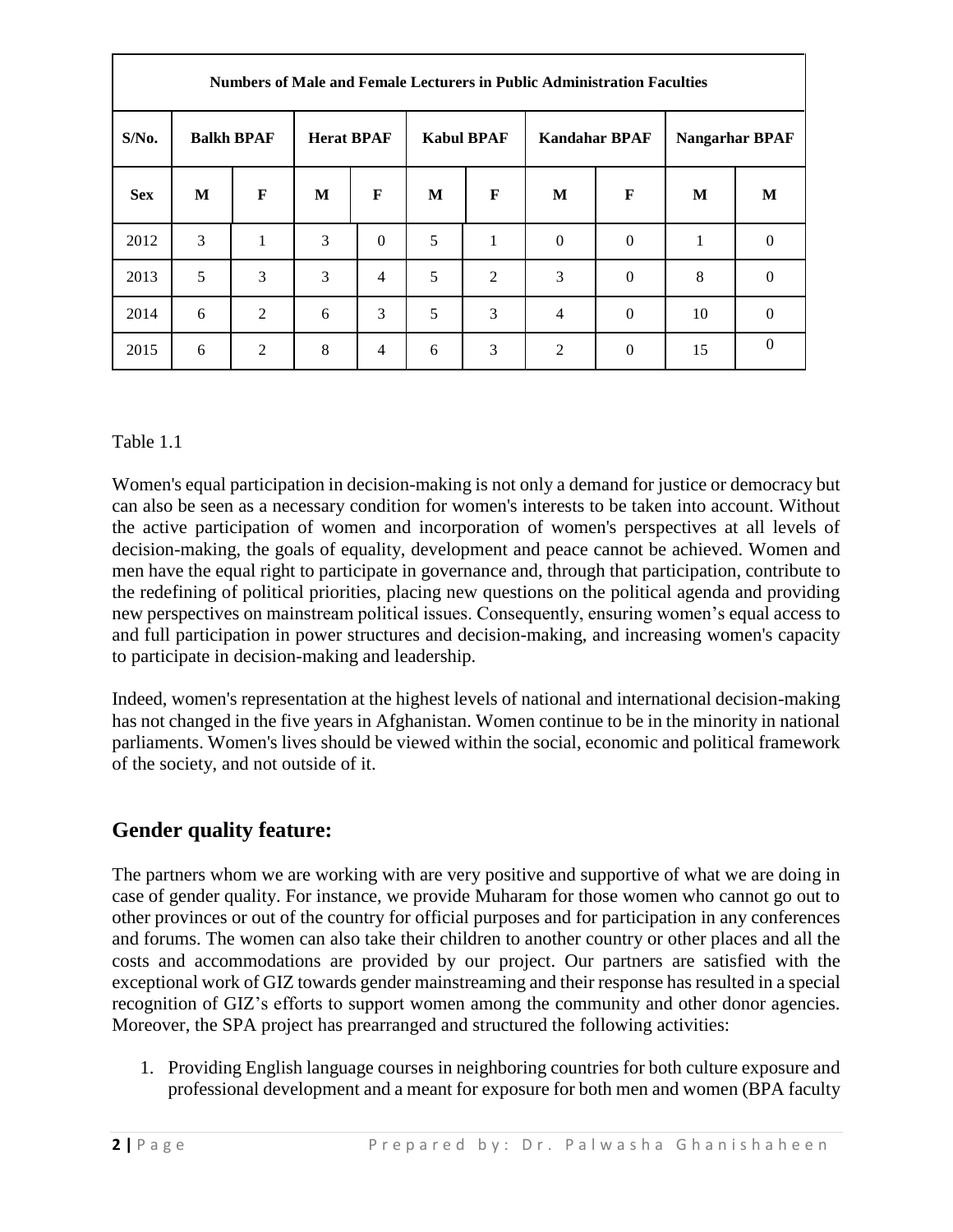members). To date, however, only two male deans who are also lecturers have taken advantage of this opportunity.

- 2. Introducing of female/male lecturers to international conferences. For instance, the SPAS project supported Afghan participants in International NISPAcee Conferences at Serbia-Belgrade in 2013, Hungary in 2014 and Republic of Tbilisi-Georgia in 2015. We had around 12-15 participants including male and female lecturers who presented academic papers.
- 3. Nominating female/male lecturers for Master and PHD degree programs inside and outside the country.
- 4. Providing short-term fellowships for both male and female BPA lecturers.

### **Gender and RBM:**

- 1. Increment of female lecturers from 5 % to 35% in summer and winter academies
- 2. Recruitment growth of female lecturers in Public Administration Faculties, up to 10%.
- 3. Eleven (8 male and 3 female) BPA lecturers presented research papers at the International NISPACee Conferences held in Serbia-Belgrade, Hungary and the Republic of Georgia.
- 4. Three BPA Deans are pursuing graduate degrees (Two Masters and one Ph.D.) in Public Administration in other countries and three lecturers (two of whom are female) have been accepted for the MPPA Program at Kabul University.
- 5. One BPA dean has been sent to Turkey for English language proficiency and accomplishment study.

# **Cooperation:**

Although I had the cooperation of the team (including our international colleagues) in efforts to support female lectures, I often approached majority of the tasks single-handedly. For instance, as I mentioned earlier, I organized three meetings two times at Kabul University and one time in New Delhi-India for exchanging of ideas between the female BPA teachers, responding to their academic as well as workplace needs and finding a way for their career development and profession enhancement.

Culturally we are living in a male dominated t, patriarchal society thus the female generation remains behind the renovations, modernizations and new technologies around the world since their fathers, and husbands do not permit them to take part in assemblies, conferences, seminars held outside of Afghanistan. Consequently, Afghan women apparently require more attention in case of their requests and needs.